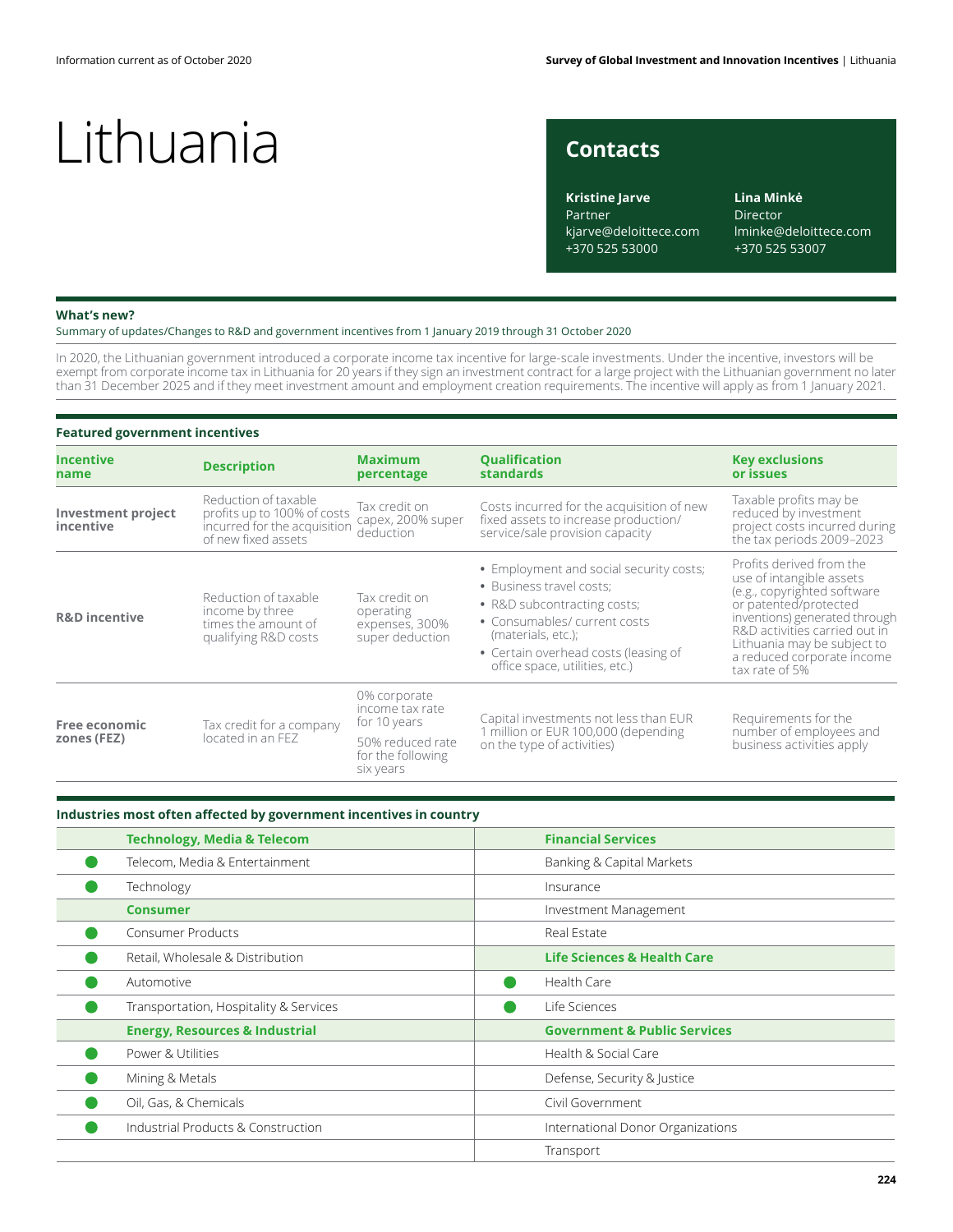### **Contacts**

**Lina Minkė** Director lminke@deloittece.com +370 525 53007

| <b>Type</b>                        | <b>National</b><br>incentive? | State,<br>provincial,<br>regional<br>or local<br>incentives? <sup>1</sup> | <b>Filing</b><br>deadlines<br>imposed? | Is the claim<br>made in<br>advance or<br>arrears? <sup>2</sup> | <b>Nature of</b><br>incentive                                                                                                                                                                                                                                                                 | <b>Maximum</b><br>benefit<br>available to<br>large<br>enterprises | <b>Maximum benefit</b><br>available to<br>small and<br>medium-sized<br>enterprises |
|------------------------------------|-------------------------------|---------------------------------------------------------------------------|----------------------------------------|----------------------------------------------------------------|-----------------------------------------------------------------------------------------------------------------------------------------------------------------------------------------------------------------------------------------------------------------------------------------------|-------------------------------------------------------------------|------------------------------------------------------------------------------------|
| <b>Innovation</b>                  |                               |                                                                           |                                        |                                                                |                                                                                                                                                                                                                                                                                               |                                                                   |                                                                                    |
| Research &<br>development<br>(R&D) |                               |                                                                           |                                        | National:<br>Arrears<br>Local:<br>Not applicable               | Companies carrying out<br>qualifying R&D activities<br>are eligible for the<br>incentive.                                                                                                                                                                                                     | 300% super<br>deduction and<br>accelerated<br>depreciation        | 300% super<br>deduction and<br>accelerated<br>depreciation                         |
|                                    |                               |                                                                           |                                        |                                                                | 300% superdeduction of<br>R&D expenses such as:<br>· Employment and social<br>security costs;<br>· Business travel costs;<br>• R&D subcontracting<br>costs;<br>• Consumables/current<br>costs (materials, etc.);<br>• Certain overhead costs<br>(leasing of office space,<br>utilities, etc.) |                                                                   |                                                                                    |
| <b>Patent box</b>                  |                               |                                                                           |                                        | National:<br>Arrears                                           | Companies generating<br>profits from the use<br>of intangible assets<br>generated through R&D<br>activities are eligible for<br>the incentive                                                                                                                                                 | 5% corporate<br>income tax rate                                   | 5% corporate<br>income tax rate                                                    |
|                                    |                               |                                                                           |                                        | Local:<br>Not applicable                                       | Profits derived from the<br>use of intangible assets<br>generated through R&D<br>activities are subject to<br>a reduced corporate<br>income tax rate                                                                                                                                          |                                                                   |                                                                                    |
| R&D grant (EU)                     | $\mathbf \Phi$                |                                                                           |                                        | Advance                                                        | Lithuanian companies<br>are eligible for the grant.<br>The amount of the grant<br>is determined based<br>on meeting the grant<br>requirements                                                                                                                                                 | EUR 6 million                                                     | EUR 6 million                                                                      |

Notes:

1. Green means that this incentive is currently in effect. Yellow means that the incentive has limited applicability, i.e., the requirements for this incentive limit its value to<br>most companies. Red means that there is no

2. If the response is advance, this means that the government must approve the award of the incentive prior to the commencement/completion of the project/activity. If the response is arrears, this means that the award of the incentive is determined at the end of the tax period or after the completion of the qualifying project or<br>activity. Most tax incentives are considered to be clai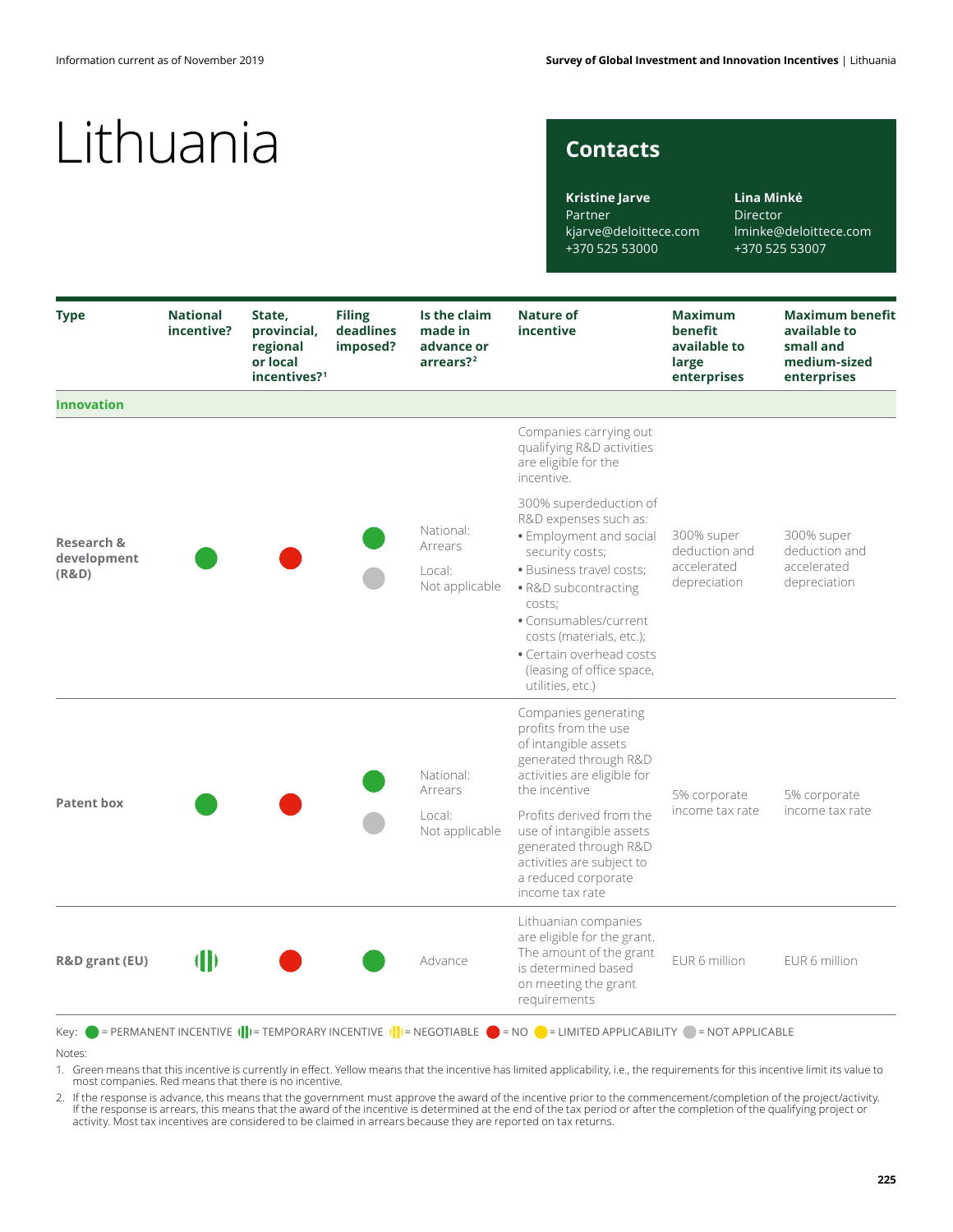### **Contacts**

**Kristine Jarve** Partner kjarve@deloittece.com +370 525 53000

**Lina Minkė** Director lminke@deloittece.com +370 525 53007

| <b>Type</b>                                                                                                  | <b>National</b><br>incentive? | State,<br>provincial,<br>regional<br>or local<br>incentives? <sup>1</sup> | <b>Filing</b><br>deadlines<br>imposed? | Is the claim<br>made in<br>advance or<br>arrears? <sup>2</sup> | <b>Nature of</b><br>incentive                                                                                                                                                                                          | <b>Maximum</b><br>benefit<br>available to<br>large<br>enterprises                                                                                                     | <b>Maximum benefit</b><br>available to<br>small and<br>medium-sized<br>enterprises                                                                                 |
|--------------------------------------------------------------------------------------------------------------|-------------------------------|---------------------------------------------------------------------------|----------------------------------------|----------------------------------------------------------------|------------------------------------------------------------------------------------------------------------------------------------------------------------------------------------------------------------------------|-----------------------------------------------------------------------------------------------------------------------------------------------------------------------|--------------------------------------------------------------------------------------------------------------------------------------------------------------------|
| <b>Investment</b>                                                                                            |                               |                                                                           |                                        |                                                                |                                                                                                                                                                                                                        |                                                                                                                                                                       |                                                                                                                                                                    |
|                                                                                                              |                               |                                                                           |                                        | National:                                                      | Companies investing<br>into qualifying fixed<br>assets are eligible for the<br>incentive                                                                                                                               |                                                                                                                                                                       |                                                                                                                                                                    |
| <b>Capex: Incentive</b><br>to encourage<br>investment into<br>fixed assets                                   | $\blacksquare$                |                                                                           |                                        | Arrears<br>Local:<br>Not applicable                            | Taxable profits may be<br>reduced by investment<br>project costs incurred<br>for the acquisition of new<br>fixed assets to increase<br>production/service/sale<br>provision capacity                                   | Taxable profit<br>may be reduced<br>up to 100%                                                                                                                        | Taxable profit<br>may be reduced<br>up to 100%                                                                                                                     |
| <b>Free Economic</b><br>Zone (FEZ):<br>tax exemption<br>for companies<br>established in FEZs<br>in Lithuania |                               |                                                                           |                                        | National:<br>Arrears<br>Regional:<br>Not applicable            | Companies established<br>in an FEZ in Lithuania<br>and whose capital<br>investments are not less<br>than EUR 1 million or<br>EUR 100,000 (depending<br>on the type of activities)<br>are eligible for the<br>incentive | Full exemption<br>from corporate<br>income tax for<br>10 years and<br>50% reduction<br>in corporate<br>income tax rate<br>for the following<br>six years <sup>3</sup> | Full exemption<br>from corporate<br>income tax for<br>10 years and<br>50% reduction in<br>corporate income<br>tax rate for the<br>following six years <sup>3</sup> |
|                                                                                                              |                               |                                                                           |                                        |                                                                | Exemption from<br>corporate income tax for<br>a fixed period of time                                                                                                                                                   |                                                                                                                                                                       |                                                                                                                                                                    |
| Large project<br>incentive                                                                                   | $\mathbf{I}$                  |                                                                           |                                        | National:<br>Arrears<br>Local:<br>Not applicable               | Companies meeting large<br>project requirements<br>and that have concluded<br>contracts regarding<br>large-scale investments<br>with the Lithuanian<br>government are eligible<br>for the incentive                    | Full exemption<br>from corporate<br>income tax for<br>$20$ years <sup>4</sup>                                                                                         | Full exemption<br>from corporate<br>income tax for<br>$20$ years <sup>4</sup>                                                                                      |
|                                                                                                              |                               |                                                                           |                                        |                                                                | Exemption from<br>corporate income tax for<br>a fixed period of time                                                                                                                                                   |                                                                                                                                                                       |                                                                                                                                                                    |

Notes:

3. Companies established in an FEZ before 1 January 2018 benefit from a full exemption from corporate income tax for six years, and a 50% reduction for the following 10 years.

4. Contracts for large-scale investments must be concluded no later than 31 December 2025.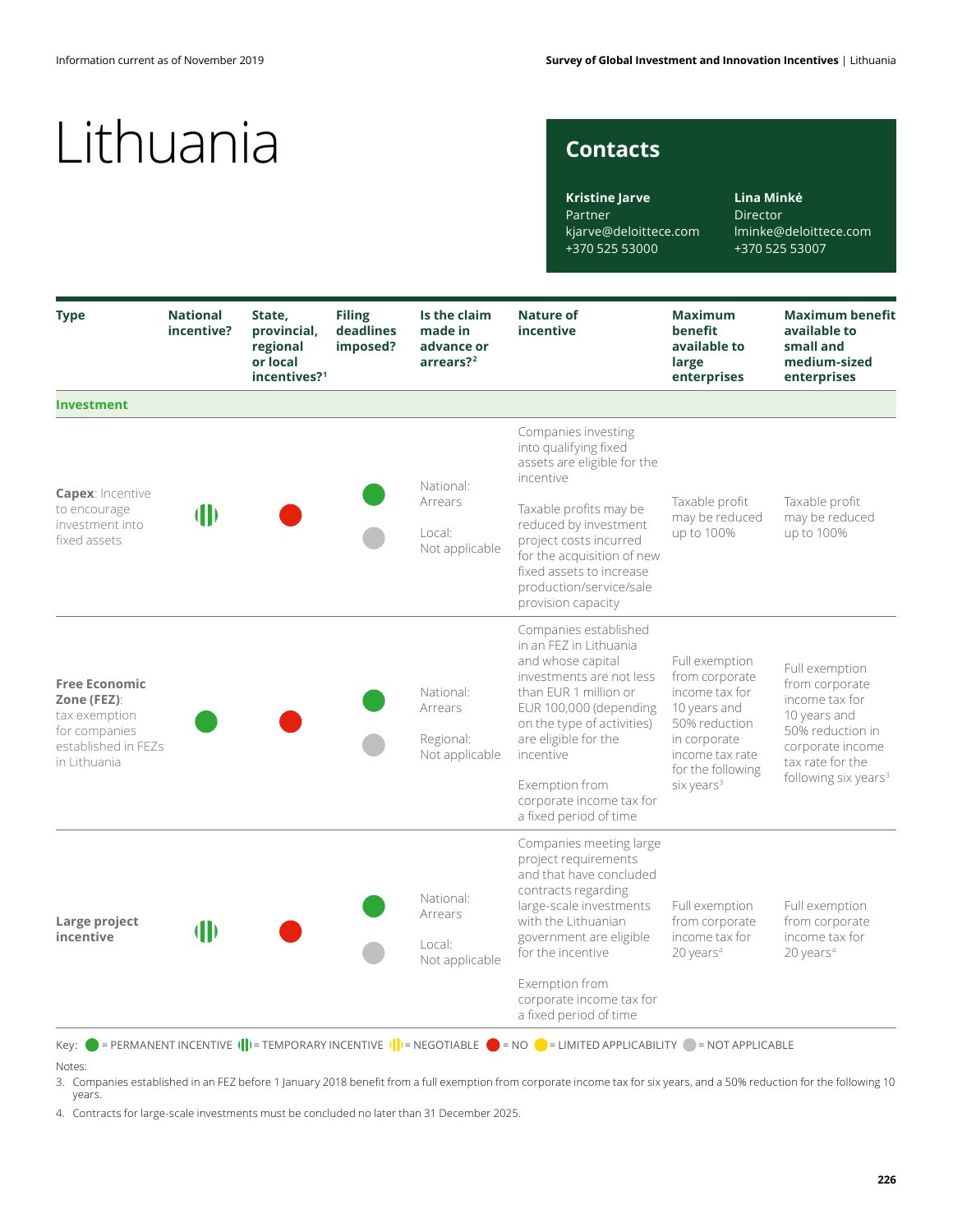### **Contacts**

**Kristine Jarve** Partner kjarve@deloittece.com +370 525 53000

**Lina Minkė** Director lminke@deloittece.com +370 525 53007

#### **Country background**

The corporate income tax rate in Lithuania is 15%. Micro companies (i.e., companies with fewer than 10 employees and annual income less than EUR 300,000) may be entitled to a 0% rate for the first year of operations and a reduced rate of 5% thereafter.

Lithuanian taxpayers can apply corporate income tax incentives when expanding their activity, increasing capacity, or acquiring fixed assets in Lithuania. The incentives provide an exemption from corporate income tax for a limited period of time or the possibility to reduce taxable profit in Lithuania.

#### **Innovation Incentives**

#### **Research & development (R&D) Nature of incentives**

The following tax incentives are available to companies carrying out qualifying research activities:

#### **300% super deduction**

The 300% super deduction is available for the following:

- **•** Expenses incurred by companies conducting research activities; and
- **•** Expenses incurred to acquire research technologies provided the research is conducted in an EEA country or a country that has concluded a tax treaty with Lithuania.

#### **Accelerated depreciation**

Certain capital assets used in the R&D activities (e.g., plant, equipment, computers, communications equipment, and software) may benefit from accelerated depreciation. Depending on the type of capital asset, the depreciation period may be shortened from eight, five, four, or three years to two years.

Losses attributable to R&D super deductions may be carried forward indefinitely.

#### **Eligible industries and qualifying costs**

Eligibility for research incentives is not limited to particular industries or types of entity. To claim the benefit, the taxpayer must demonstrate that the activities are R&D activities, the activities have an element of novelty, and they address scientific and/or technological uncertainty. The aim of an R&D project must be scientific or technological progress, and the results must be significant for the entities that initiated and executed the project.

Qualifying expenditure includes gross wages, social security, and health insurance contributions, business travel expenses, expenses for purchased services (i.e., consultation services with respect to the research activities), leasing costs for building and equipment, maintenance expenses, warehousing, utility services, and expenses for raw materials or other consumables used in the research activities. Input/import value added tax (VAT) is non-deductible.

#### **IP and jurisdictional restrictions**

The 300% super deduction must be taken to offset taxable income in the period in which the expenses are incurred, and the expenses must be incurred by the entity with the intention of generating income or an economic benefit.

There are no restrictions on where the qualifying activities can be carried out provided a Lithuanian company pays for the research. The super deduction also is available to a Lithuanian company that acquires research technology if the research relating to the acquired technology has been conducted within the EEA or a country that has concluded a tax treaty with Lithuania. If technology acquired from another company or individual results in IP, the rights or any part of the rights also must pass to the acquiring company.

#### **Other concerns**

The taxpayer must maintain documentation that substantiates the qualifying expenses, although the documentation need not be submitted unless requested by the tax authorities. A taxpayer may seek approval from the Lithuanian Agency for Science, Innovation and Technology that a project meets eligibility requirements, but pre-approval is not required.

The taxpayer claims the R&D tax benefits on its annual corporate income tax return, which can be amended for the preceding five tax periods.

#### **Patent box**

Profits derived from the use of intangible assets (e.g., copyrighted computer programs or patented inventions) generated through R&D activities are subject to a reduced corporate income tax rate of 5%. A specific method must be used for calculating such profits, and additional requirements must be met.

#### **R&D grants (EU)**

Under the EU Horizon 2020, Lithuania has implemented the Innovation Development Program 2014–2020 and provides research grants to qualifying companies. The main research grants for companies are Intellect: General science-business projects (Intelektas, *Bendri mokslo ir verslo projektai*) and Smartinvest Lt+, with maximum grants of EUR 4.2 million and EUR 6 million, respectively.